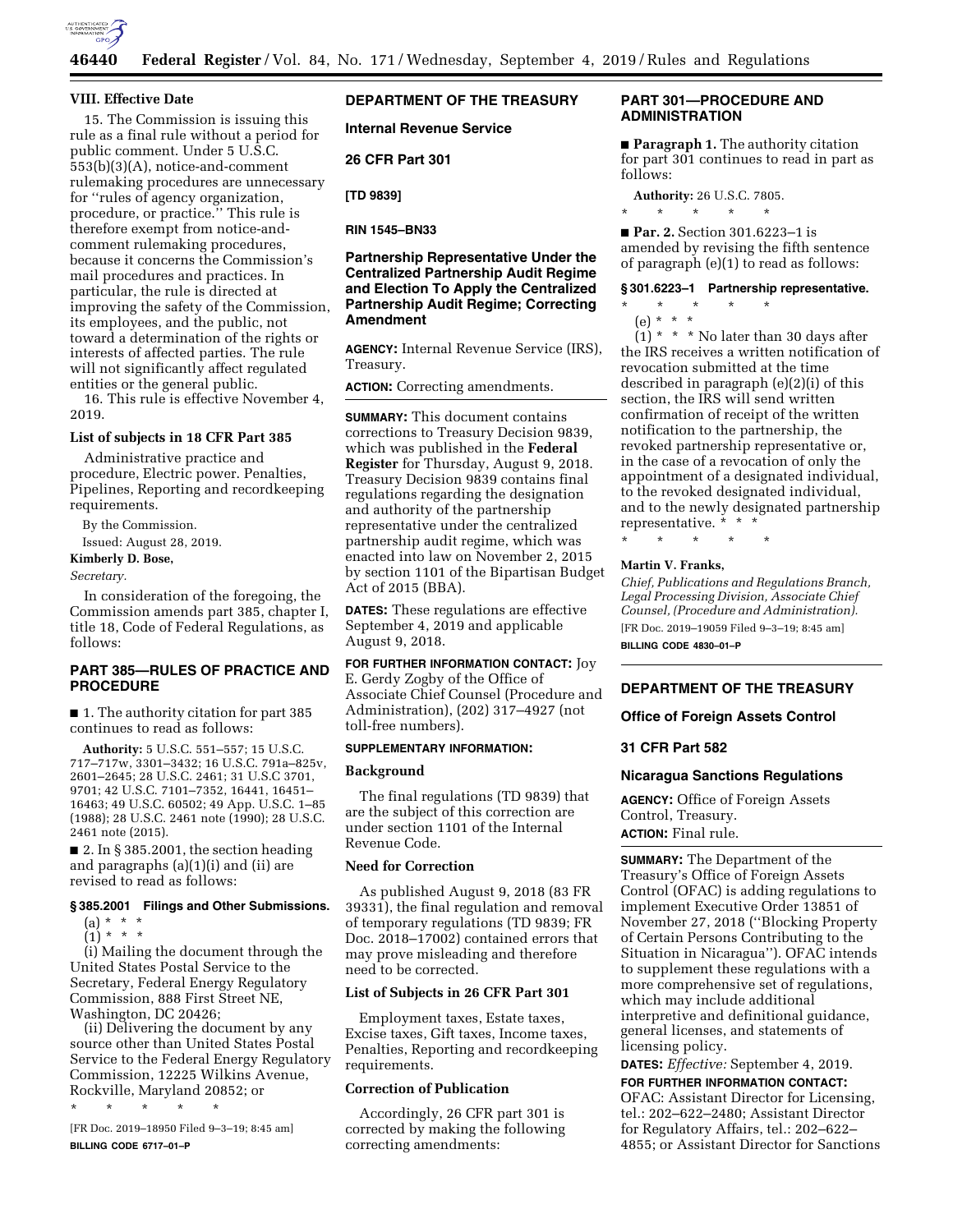Compliance & Evaluation, tel.: 202–622– rule, the Regulatory Flexibility Act (5 2490.

# **SUPPLEMENTARY INFORMATION:**

## **Electronic Availability**

This document and additional information concerning OFAC are available on OFAC's website (*[www.treasury.gov/ofac](http://www.treasury.gov/ofac)*).

## **Background**

On November 27, 2018, the President, invoking the authority of, *inter alia,* the International Emergency Economic Powers Act (50 U.S.C. 1701–1706) (IEEPA), issued Executive Order 13851 (83 FR 61505, November 29, 2018) (E.O. 13851).

In E.O. 13851, the President determined that the situation in Nicaragua, including the violent response by the Government of Nicaragua to the protests that began on April 18, 2018, and the Ortega regime's systematic dismantling and undermining of democratic institutions and the rule of law, its use of indiscriminate violence and repressive tactics against civilians, and its corruption leading to the destabilization of Nicaragua's economy, constitute an unusual and extraordinary threat to the national security and foreign policy of the United States, and declared a national emergency to deal with that threat.

OFAC is issuing the Nicaragua Sanctions Regulations, 31 CFR part 582 (the ''Regulations''), to implement E.O. 13851, pursuant to authorities delegated to the Secretary of the Treasury in E.O. 13851. A copy of E.O. 13851 appears in appendix A to this part.

The Regulations are being published in abbreviated form at this time for the purpose of providing immediate guidance to the public. OFAC intends to supplement this part 582 with a more comprehensive set of regulations, which may include additional interpretive and definitional guidance, general licenses, and statements of licensing policy. The appendix to the Regulations will be removed when OFAC supplements this part with a more comprehensive set of regulations.

## **Public Participation**

Because the Regulations involve a foreign affairs function, the provisions of Executive Order 12866 and the Administrative Procedure Act (5 U.S.C. 553) requiring notice of proposed rulemaking, opportunity for public participation, and delay in effective date, as well as the provisions of Executive Order 13771, are inapplicable. Because no notice of proposed rulemaking is required for this U.S.C. 601–612) does not apply.

#### **Paperwork Reduction Act**

The collections of information related to the Regulations are contained in 31 CFR part 501 (the ''Reporting, Procedures and Penalties Regulations''). Pursuant to the Paperwork Reduction Act of 1995 (44 U.S.C. 3507), those collections of information have been approved by the Office of Management and Budget under control number 1505– 0164. An agency may not conduct or sponsor, and a person is not required to respond to, a collection of information unless the collection of information displays a valid control number.

## **List of Subjects in 31 CFR Part 582**

Administrative practice and procedure, Banks, banking, Blocking of assets, Nicaragua, Penalties, Reporting and recordkeeping requirements, Sanctions.

■ For the reasons set forth in the preamble, the Department of the Treasury's Office of Foreign Assets Control adds part 582 to 31 CFR chapter V to read as follows:

## **PART 582—NICARAGUA SANCTIONS REGULATIONS**

# **Subpart A—Relation of this Part to Other Laws and Regulations**

Sec.

582.101 Relation of this part to other laws and regulations.

#### **Subpart B—Prohibitions**

- 582.201 Prohibited transactions.
- 582.202 Effect of transfers violating the provisions of this part.
- 582.203 Holding of funds in interestbearing accounts; investment and reinvestment. 582.204 Expenses of maintaining blocked tangible property; liquidation of blocked property. 582.205 Exempt transactions.

## **Subpart C—General Definitions**

- 582.300 Applicability of definitions.
- 582.301 Blocked account; blocked property.
- Effective date.
- 582.303 Entity.
- 582.304 Financial, material, or technological support.
- 582.305 Information or informational materials.
- 582.306 Interest.
- 582.307 Licenses; general and specific.
- 582.308 OFAC.
- 582.309 Person.
- Property; property interest.
- 582.311 Transfer.
- 582.312 United States.
- 582.313 United States person; U.S. person. 582.314 U.S. financial institution.

# **Subpart D—Interpretations**

582.401 [Reserved]

582.402 Effect of amendment.

- 582.403 Termination and acquisition of an interest in blocked property.
- 582.404 Transactions ordinarily incident to a licensed transaction.
- 582.405 Setoffs prohibited.
- 582.406 Entities owned by one or more persons whose property and interests in property are blocked.

#### **Subpart E—Licenses, Authorizations, and Statements of Licensing Policy**

- 582.501 General and specific licensing procedures.
	-
- 582.502 [Reserved]<br>582.503 Exclusion 582.503 Exclusion from licenses.<br>582.504 Payments and transfers to
- 582.504 Payments and transfers to blocked accounts in U.S. financial institutions.
- 582.505 Entries in certain accounts for normal service charges.
- 582.506 Provision of certain legal services.
- 582.507 Payments for legal services from funds originating outside the United States.
- 582.508 Emergency medical services.

#### **Subpart F—Reports**

582.601 Records and reports.

#### **Subpart G—Penalties and Findings of Violation**

582.701 Penalties and Findings of Violation.

# **Subpart H—Procedures**

- 582.801 Procedures.
- 582.802 Delegation of certain authorities of the Secretary of the Treasury.

#### **Subpart I—Paperwork Reduction Act**

582.901 Paperwork Reduction Act notice. **Appendix A to Part 582—Executive Order** 

# **13851 of November 27, 2018**

**Authority:** 3 U.S.C. 301; 31 U.S.C. 321(b); 50 U.S.C. 1601–1651, 1701–1706; Pub. L. 101–410, 104 Stat. 890 (28 U.S.C. 2461 note); Pub. L. 110–96, 121 Stat. 1011 (50 U.S.C. 1705 note); E.O. 13851, 83 FR 61505, November 29, 2018.

## **Subpart A—Relation of This Part to Other Laws and Regulations**

## **§ 582.101 Relation of this part to other laws and regulations.**

This part is separate from, and independent of, the other parts of this chapter, with the exception of part 501 of this chapter, the recordkeeping and reporting requirements and license application and other procedures of which apply to this part. Actions taken pursuant to part 501 of this chapter with respect to the prohibitions contained in this part are considered actions taken pursuant to this part. Differing foreign policy and national security circumstances may result in differing interpretations of similar language among the parts of this chapter. No license or authorization contained in or issued pursuant to those other parts authorizes any transaction prohibited by this part. No license or authorization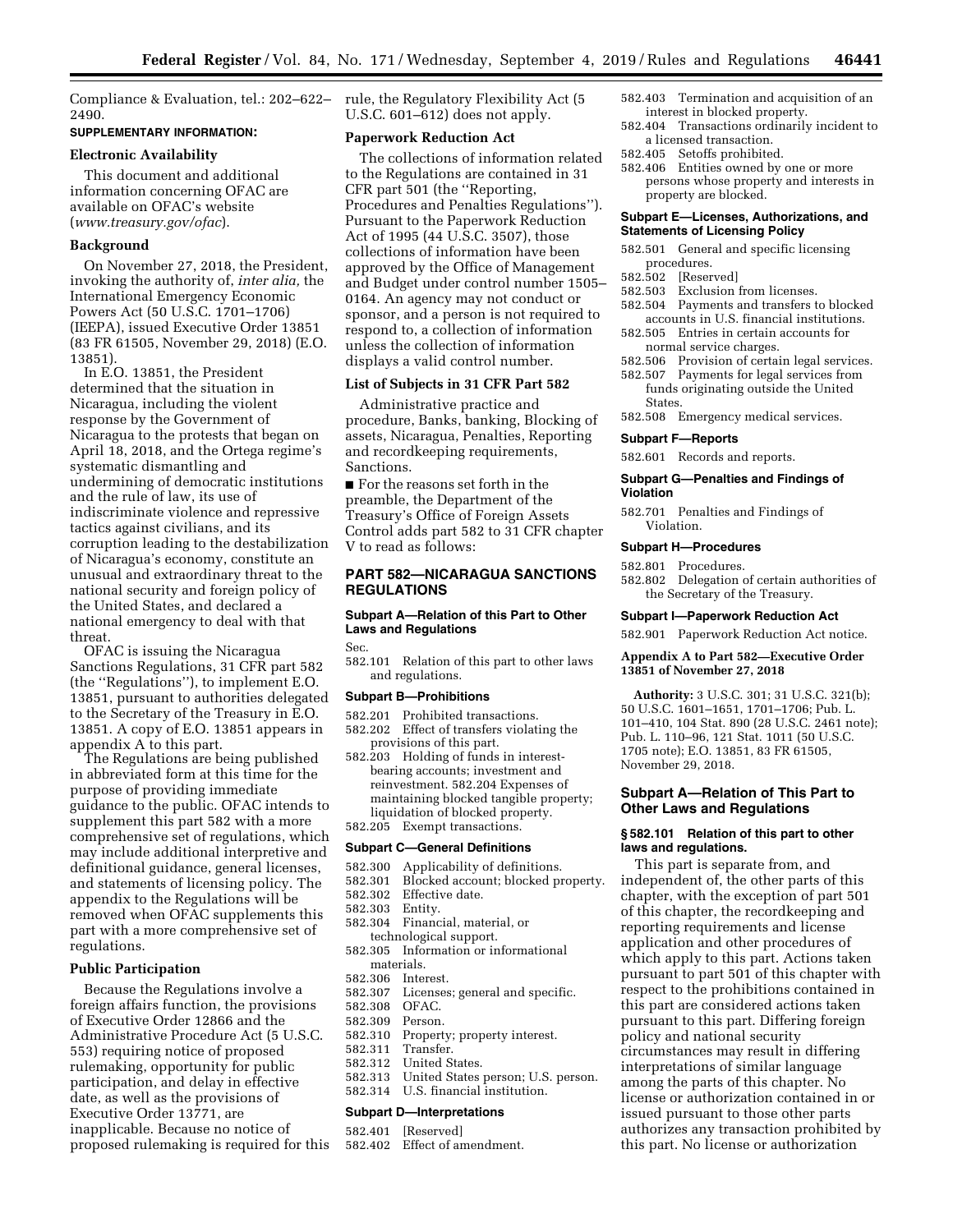contained in or issued pursuant to any other provision of law or regulation authorizes any transaction prohibited by this part. No license or authorization contained in or issued pursuant to this part relieves the involved parties from complying with any other applicable laws or regulations.

**Note 1 to § 582.101:** This part has been published in abbreviated form for the purpose of providing immediate guidance to the public. OFAC intends to supplement this part with a more comprehensive set of regulations, which may include additional interpretive and definitional guidance, general licenses, and statements of licensing policy.

#### **Subpart B—Prohibitions**

## **§ 582.201 Prohibited transactions.**

All transactions prohibited pursuant to Executive Order 13851 of November 27, 2018 are also prohibited pursuant to this part.

**Note 1 to § 582.201:** The names of persons designated pursuant to Executive Order 13851, whose property and interests in property therefore are blocked pursuant to this section, are published in the **Federal Register** and incorporated into OFAC's Specially Designated Nationals and Blocked Persons List (SDN List) with the identifier ''[NICARAGUA].'' The SDN List is accessible through the following page on OFAC's website: *[www.treasury.gov/sdn.](http://www.treasury.gov/sdn)* Additional information pertaining to the SDN List can be found in appendix A to this chapter. *See*  § 582.406 concerning entities that may not be listed on the SDN List but whose property and interests in property are nevertheless blocked pursuant to this section.

**Note 2 to § 582.201:** The International Emergency Economic Powers Act (50 U.S.C. 1701–1706), in Section 203 (50 U.S.C. 1702), authorizes the blocking of property and interests in property of a person during the pendency of an investigation. The names of persons whose property and interests in property are blocked pending investigation pursuant to this section also are published in the **Federal Register** and incorporated into the SDN List with the identifier ''[BPI– NICARAGUA]''.

**Note 3 to § 582.201:** Sections 501.806 and 501.807 of this chapter describe the procedures to be followed by persons seeking, respectively, the unblocking of funds that they believe were blocked due to mistaken identity, and administrative reconsideration of their status as persons whose property and interests in property are blocked pursuant to this section.

## **§ 582.202 Effect of transfers violating the provisions of this part.**

(a) Any transfer after the effective date that is in violation of any provision of this part or of any regulation, order, directive, ruling, instruction, or license issued pursuant to this part, and that

involves any property or interest in property blocked pursuant to § 582.201, is null and void and shall not be the basis for the assertion or recognition of any interest in or right, remedy, power, or privilege with respect to such property or interest in property.

(b) No transfer before the effective date shall be the basis for the assertion or recognition of any right, remedy, power, or privilege with respect to, or any interest in, any property or interest in property blocked pursuant to § 582.201, unless the person who holds or maintains such property, prior to that date, had written notice of the transfer or by any written evidence had recognized such transfer.

(c) Unless otherwise provided, a license or other authorization issued by OFAC before, during, or after a transfer shall validate such transfer or make it enforceable to the same extent that it would be valid or enforceable but for the provisions of this part and any regulation, order, directive, ruling, instruction, or license issued pursuant to this part.

(d) Transfers of property that otherwise would be null and void or unenforceable by virtue of the provisions of this section shall not be deemed to be null and void or unenforceable as to any person with whom such property is or was held or maintained (and as to such person only) in cases in which such person is able to establish to the satisfaction of OFAC each of the following:

(1) Such transfer did not represent a willful violation of the provisions of this part by the person with whom such property is or was held or maintained (and as to such person only);

(2) The person with whom such property is or was held or maintained did not have reasonable cause to know or suspect, in view of all the facts and circumstances known or available to such person, that such transfer required a license or authorization issued pursuant to this part and was not so licensed or authorized, or, if a license or authorization did purport to cover the transfer, that such license or authorization had been obtained by misrepresentation of a third party or withholding of material facts or was otherwise fraudulently obtained; and

(3) The person with whom such property is or was held or maintained filed with OFAC a report setting forth in full the circumstances relating to such transfer promptly upon discovery that:

(i) Such transfer was in violation of the provisions of this part or any regulation, ruling, instruction, license, or other directive or authorization issued pursuant to this part;

(ii) Such transfer was not licensed or authorized by OFAC; or

(iii) If a license did purport to cover the transfer, such license had been obtained by misrepresentation of a third party or withholding of material facts or was otherwise fraudulently obtained.

(e) The filing of a report in accordance with the provisions of paragraph (d)(3) of this section shall not be deemed evidence that the terms of paragraphs (d)(1) and (2) of this section have been satisfied.

(f) Unless licensed pursuant to this part, any attachment, judgment, decree, lien, execution, garnishment, or other judicial process is null and void with respect to any property or interest in property blocked pursuant to § 582.201.

#### **§ 582.203 Holding of funds in interestbearing accounts; investment and reinvestment.**

(a) Except as provided in paragraph (e) or (f) of this section, or as otherwise directed or authorized by OFAC, any U.S. person holding funds, such as currency, bank deposits, or liquidated financial obligations, subject to § 582.201 shall hold or place such funds in a blocked interest-bearing account located in the United States.

(b)(1) For purposes of this section, the term *blocked interest-bearing account*  means a blocked account:

(i) In a federally insured U.S. bank, thrift institution, or credit union, provided the funds are earning interest at rates that are commercially reasonable; or

(ii) With a broker or dealer registered with the Securities and Exchange Commission under the Securities Exchange Act of 1934 (15 U.S.C. 78a *et seq.*), provided the funds are invested in a money market fund or in U.S. Treasury bills.

(2) Funds held or placed in a blocked account pursuant to paragraph (a) of this section may not be invested in instruments the maturity of which exceeds 180 days.

(c) For purposes of this section, a rate is commercially reasonable if it is the rate currently offered to other depositors on deposits or instruments of comparable size and maturity.

(d) For purposes of this section, if interest is credited to a separate blocked account or subaccount, the name of the account party on each account must be the same.

(e) Blocked funds held in instruments the maturity of which exceeds 180 days at the time the funds become subject to § 582.201 may continue to be held until maturity in the original instrument, provided any interest, earnings, or other proceeds derived therefrom are paid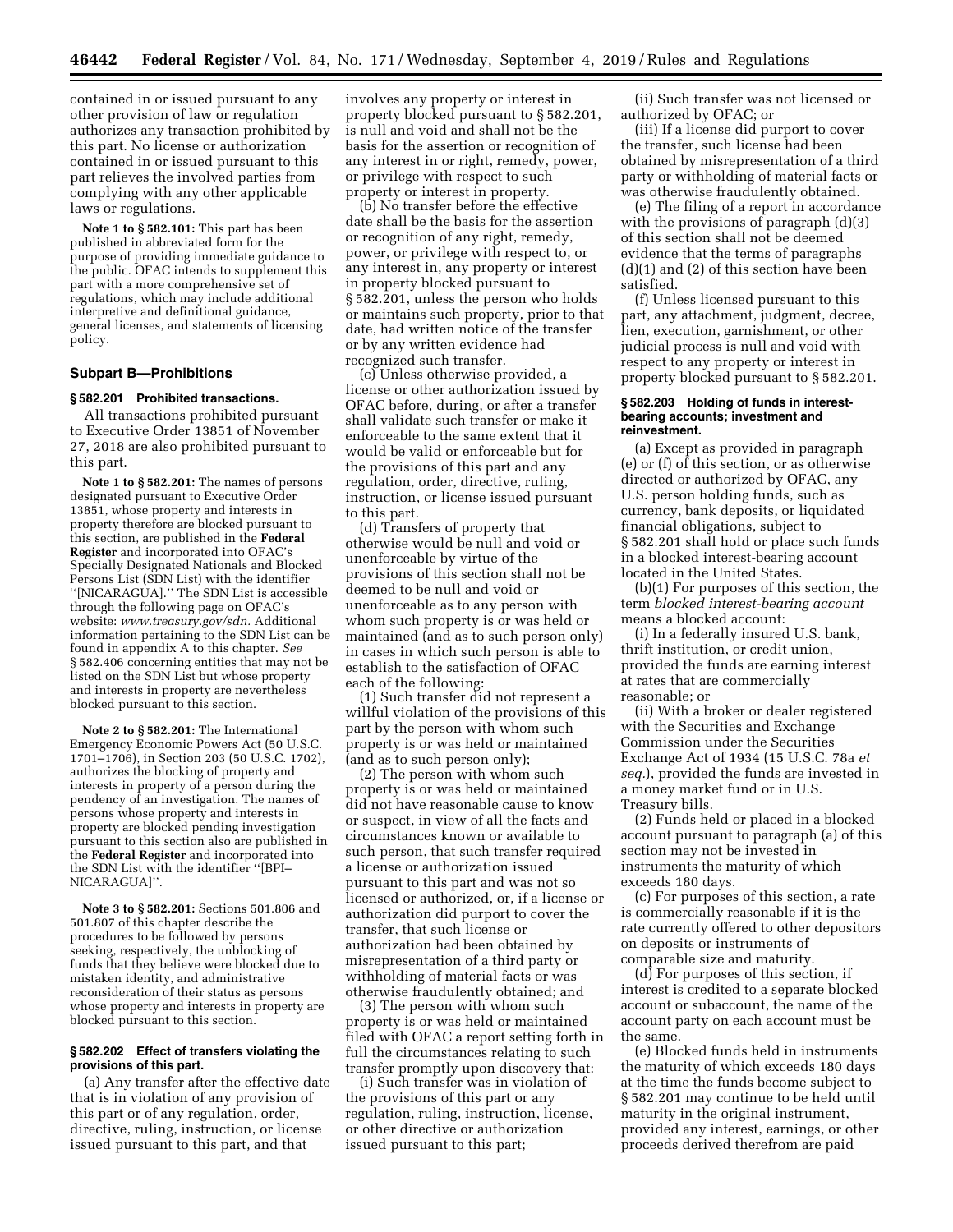into a blocked interest-bearing account in accordance with paragraph (a) or (f) of this section.

(f) Blocked funds held in accounts or instruments outside the United States at the time the funds become subject to § 582.201 may continue to be held in the same type of accounts or instruments, provided the funds earn interest at rates that are commercially reasonable.

(g) This section does not create an affirmative obligation for the holder of blocked tangible property, such as real or personal property, or of other blocked property, such as debt or equity securities, to sell or liquidate such property. However, OFAC may issue licenses permitting or directing such sales or liquidation in appropriate cases.

(h) Funds subject to this section may not be held, invested, or reinvested in a manner that provides financial or economic benefit or access to any person whose property and interests in property are blocked pursuant to § 582.201, nor may their holder cooperate in or facilitate the pledging or other attempted use as collateral of blocked funds or other assets.

## **§ 582.204 Expenses of maintaining blocked tangible property; liquidation of blocked property.**

(a) Except as otherwise authorized, and notwithstanding the existence of any rights or obligations conferred or imposed by any international agreement or contract entered into or any license or permit granted prior to the effective date, all expenses incident to the maintenance of tangible property blocked pursuant to § 582.201 shall be the responsibility of the owners or operators of such property, which expenses shall not be met from blocked funds.

(b) Property blocked pursuant to § 582.201 may, in the discretion of OFAC, be sold or liquidated and the net proceeds placed in a blocked interestbearing account in the name of the owner of the property.

#### **§ 582.205 Exempt transactions.**

(a) *Personal communications.* The prohibitions contained in this part do not apply to any postal, telegraphic, telephonic, or other personal communication that does not involve the transfer of anything of value.

(b) *Information or informational materials.* (1) The prohibitions contained in this part do not apply to the importation from any country and the exportation to any country of any information or informational materials, as defined in § 582.305, whether commercial or otherwise, regardless of format or medium of transmission.

(2) This section does not exempt from regulation transactions related to information or informational materials not fully created and in existence at the date of the transactions, or to the substantive or artistic alteration or enhancement of information or informational materials, or to the provision of marketing and business consulting services. Such prohibited transactions include payment of advances for information or informational materials not yet created and completed (with the exception of prepaid subscriptions for widely circulated magazines and other periodical publications); provision of services to market, produce or coproduce, create, or assist in the creation of information or informational materials; and payment of royalties with respect to income received for enhancements or alterations made by U.S. persons to such information or informational materials.

(3) This section does not exempt transactions incident to the exportation of software subject to the Export Administration Regulations, 15 CFR parts 730 through 774, or to the exportation of goods (including software) or technology for use in the transmission of any data, or to the provision, sale, or leasing of capacity on telecommunications transmission facilities (such as satellite or terrestrial network connectivity) for use in the transmission of any data. The exportation of such items or services and the provision, sale, or leasing of such capacity or facilities to a person whose property and interests in property are blocked pursuant to § 582.201 are prohibited.

(c) *Travel.* The prohibitions contained in this part do not apply to transactions ordinarily incident to travel to or from any country, including importation or exportation of accompanied baggage for personal use, maintenance within any country including payment of living expenses and acquisition of goods or services for personal use, and arrangement or facilitation of such travel including nonscheduled air, sea, or land voyages.

## **Subpart C—General Definitions**

## **§ 582.300 Applicability of definitions.**

The definitions in this subpart apply throughout the entire part.

# **§ 582.301 Blocked account; blocked property.**

The terms *blocked account* and *blocked property* shall mean any account or property subject to the prohibitions in § 582.201 held in the name of a person whose property and interests in property are blocked pursuant to § 582.201, or in which such person has an interest, and with respect to which payments, transfers, exportations, withdrawals, or other dealings may not be made or effected except pursuant to a license or other authorization from OFAC expressly authorizing such action.

**Note 1 to § 582.301:** *See* § 582.406 concerning the blocked status of property and interests in property of an entity that is directly or indirectly owned, whether individually or in the aggregate, 50 percent or more by one or more persons whose property and interests in property are blocked pursuant to § 582.201.

## **§ 582.302 Effective date.**

(a) The term *effective date* refers to the effective date of the applicable prohibitions and directives contained in this part, and with respect to a person whose property and interests in property are otherwise blocked pursuant to § 582.201, the earlier of the date of actual or constructive notice that such person's property and interests in property are blocked.

(b) For the purposes of this section, *constructive notice* is the date that a notice of the blocking of the relevant person's property and interests in property is published in the **Federal Register**.

## **§ 582.303 Entity.**

The term *entity* means a partnership, association, trust, joint venture, corporation, group, subgroup, or other organization.

#### **§ 582.304 Financial, material, or technological support.**

The term *financial, material, or technological support* means any property, tangible or intangible, including currency, financial instruments, securities, or any other transmission of value; weapons or related materiel; chemical or biological agents; explosives; false documentation or identification; communications equipment; computers; electronic or other devices or equipment; technologies; lodging; safe houses; facilities; vehicles or other means of transportation; or goods. ''Technologies'' as used in this

definition means specific information necessary for the development, production, or use of a product, including related technical data such as blueprints, plans, diagrams, models, formulae, tables, engineering designs and specifications, manuals, or other recorded instructions.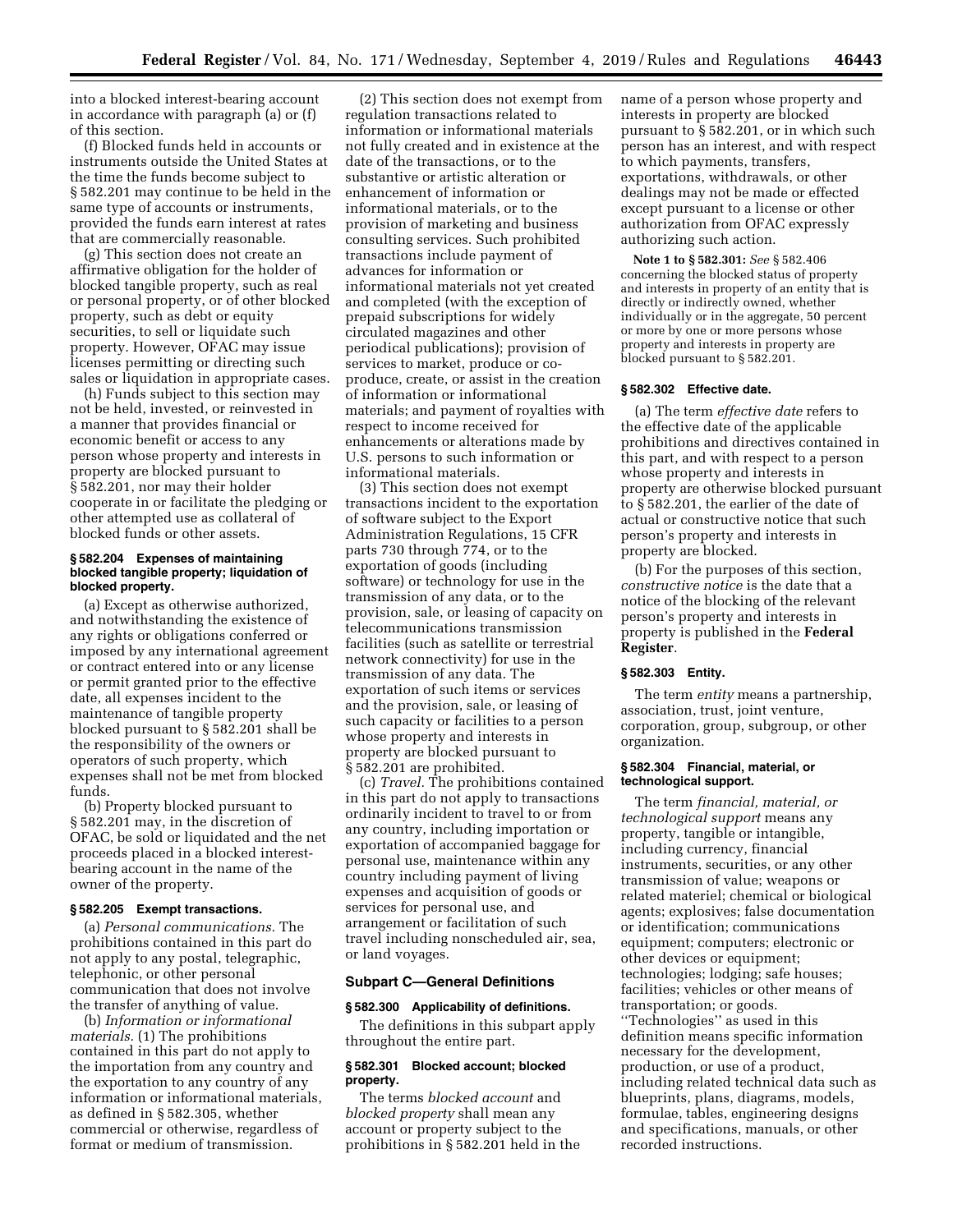## **§ 582.305 Information or informational materials.**

(a)(1) The term *information or informational materials* includes publications, films, posters, phonograph records, photographs, microfilms, microfiche, tapes, compact disks, CD ROMs, artworks, and news wire feeds.

(2) To be considered information or informational materials, artworks must be classified under heading 9701, 9702, or 9703 of the Harmonized Tariff Schedule of the United States.

(b) The term *information or informational materials,* with respect to exports, does not include items:

(1) That were, as of April 30, 1994, or that thereafter become, controlled for export pursuant to section 5 of the Export Administration Act of 1979, 50 U.S.C. App. 2401–2420 (1979) (EAA), or section 6 of the EAA to the extent that such controls promote the nonproliferation or antiterrorism policies of the United States; or

(2) With respect to which acts are prohibited by 18 U.S.C. chapter 37.

## **§ 582.306 Interest.**

Except as otherwise provided in this part, the term *interest,* when used with respect to property (*e.g.,* ''an interest in property''), means an interest of any nature whatsoever, direct or indirect.

## **§ 582.307 Licenses; general and specific.**

(a) Except as otherwise provided in this part, the term *license* means any license or authorization contained in or issued pursuant to this part.

(b) The term *general license* means any license or authorization the terms of which are set forth in subpart E of this part or made available on OFAC's website: *[www.treasury.gov/ofac.](http://www.treasury.gov/ofac)* 

(c) The term *specific license* means any license or authorization issued pursuant to this part but not set forth in subpart E of this part or made available on OFAC's website: *[www.treasury.gov/](http://www.treasury.gov/ofac)  [ofac.](http://www.treasury.gov/ofac)* 

**Note 1 to § 582.307:** *See* § 501.801 of this chapter on licensing procedures.

# **§ 582.308 OFAC.**

The term *OFAC* means the Department of the Treasury's Office of Foreign Assets Control.

## **§ 582.309 Person.**

The term *person* means an individual or entity.

#### **§ 582.310 Property; property interest.**

The terms *property* and *property interest* include money, checks, drafts, bullion, bank deposits, savings accounts, debts, indebtedness, obligations, notes, guarantees,

debentures, stocks, bonds, coupons, any other financial instruments, bankers acceptances, mortgages, pledges, liens or other rights in the nature of security, warehouse receipts, bills of lading, trust receipts, bills of sale, any other evidences of title, ownership, or indebtedness, letters of credit and any documents relating to any rights or obligations thereunder, powers of attorney, goods, wares, merchandise, chattels, stocks on hand, ships, goods on ships, real estate mortgages, deeds of trust, vendors' sales agreements, land contracts, leaseholds, ground rents, real estate and any other interest therein, options, negotiable instruments, trade acceptances, royalties, book accounts, accounts payable, judgments, patents, trademarks or copyrights, insurance policies, safe deposit boxes and their contents, annuities, pooling agreements, services of any nature whatsoever, contracts of any nature whatsoever, and any other property, real, personal, or mixed, tangible or intangible, or interest or interests therein, present, future, or contingent.

# **§ 582.311 Transfer.**

The term *transfer* means any actual or purported act or transaction, whether or not evidenced by writing, and whether or not done or performed within the United States, the purpose, intent, or effect of which is to create, surrender, release, convey, transfer, or alter, directly or indirectly, any right, remedy, power, privilege, or interest with respect to any property. Without limitation on the foregoing, it shall include the making, execution, or delivery of any assignment, power, conveyance, check, declaration, deed, deed of trust, power of attorney, power of appointment, bill of sale, mortgage, receipt, agreement, contract, certificate, gift, sale, affidavit, or statement; the making of any payment; the setting off of any obligation or credit; the appointment of any agent, trustee, or fiduciary; the creation or transfer of any lien; the issuance, docketing, filing, or levy of or under any judgment, decree, attachment, injunction, execution, or other judicial or administrative process or order, or the service of any garnishment; the acquisition of any interest of any nature whatsoever by reason of a judgment or decree of any foreign country; the fulfillment of any condition; the exercise of any power of appointment, power of attorney, or other power; or the acquisition, disposition, transportation, importation, exportation, or withdrawal of any security.

## **§ 582.312 United States.**

The term *United States* means the United States, its territories and possessions, and all areas under the jurisdiction or authority thereof.

## **§ 582.313 United States person; U.S. person.**

The term *United States person* or *U.S. person* means any United States citizen, permanent resident alien, entity organized under the laws of the United States or any jurisdiction within the United States (including foreign branches), or any person in the United States.

## **§ 582.314 U.S. financial institution.**

The term *U.S. financial institution*  means any U.S. entity (including its foreign branches) that is engaged in the business of accepting deposits, making, granting, transferring, holding, or brokering loans or other extensions of credit, or purchasing or selling foreign exchange, securities, commodity futures or options, or procuring purchasers and sellers thereof, as principal or agent. It includes depository institutions, banks, savings banks, trust companies, securities brokers and dealers, futures and options brokers and dealers, forward contract and foreign exchange merchants, securities and commodities exchanges, clearing corporations, investment companies, employee benefit plans, and U.S. holding companies, U.S. affiliates, or U.S. subsidiaries of any of the foregoing. This term includes those branches, offices, and agencies of foreign financial institutions that are located in the United States, but not such institutions' foreign branches, offices, or agencies.

## **Subpart D—Interpretations**

#### **§ 582.401 [Reserved]**

## **§ 582.402 Effect of amendment.**

Unless otherwise specifically provided, any amendment, modification, or revocation of any provision in or appendix to this part or chapter or of any order, regulation, ruling, instruction, or license issued by OFAC does not affect any act done or omitted, or any civil or criminal proceeding commenced or pending, prior to such amendment, modification, or revocation. All penalties, forfeitures, and liabilities under any such order, regulation, ruling, instruction, or license continue and may be enforced as if such amendment, modification, or revocation had not been made.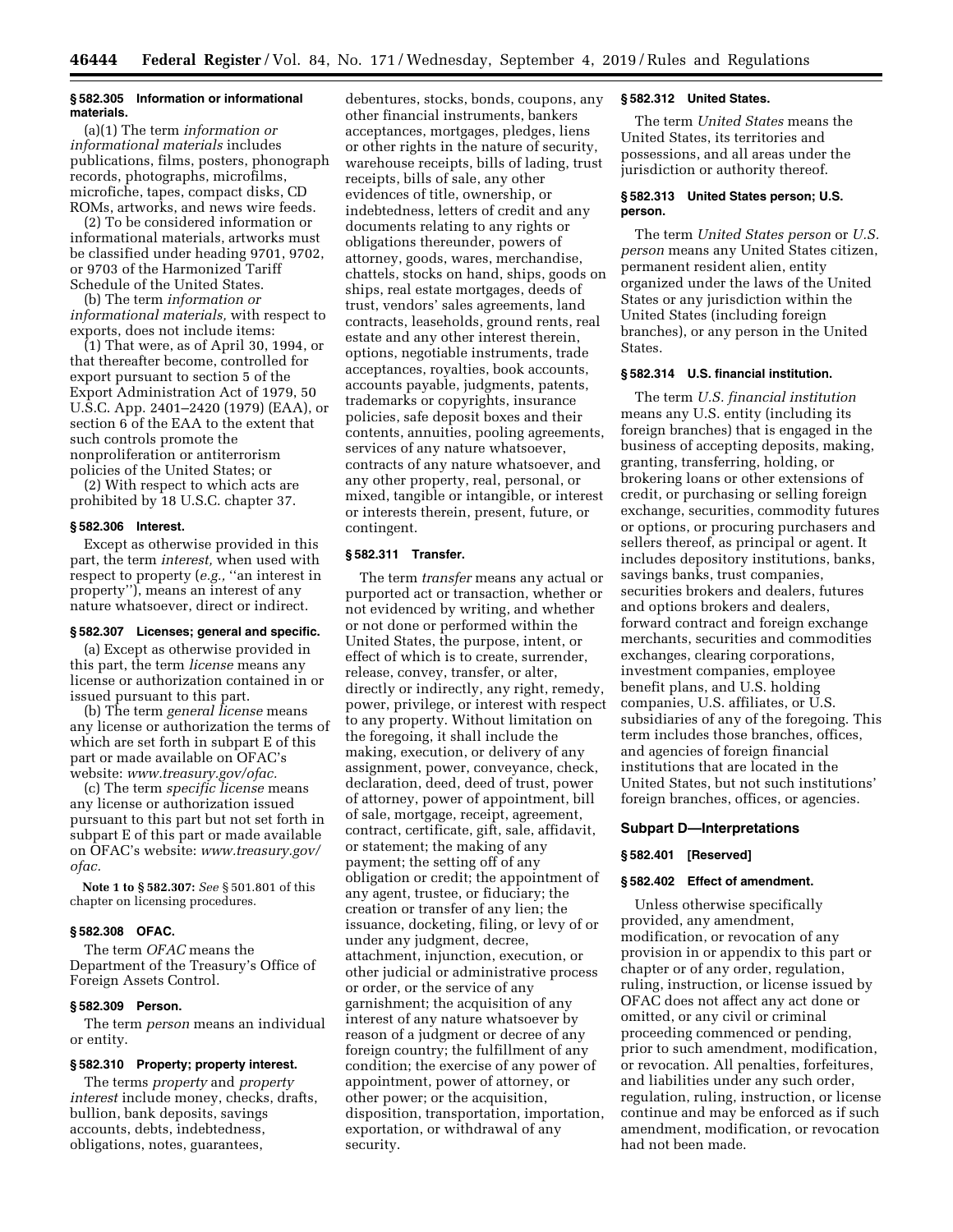### **§ 582.403 Termination and acquisition of an interest in blocked property.**

(a) Whenever a transaction licensed or authorized by or pursuant to this part results in the transfer of property (including any property interest) away from a person whose property and interests in property are blocked pursuant to § 582.201, such property shall no longer be deemed to be property blocked pursuant to § 582.201, unless there exists in the property another interest that is blocked pursuant to § 582.201, the transfer of which has not been effected pursuant to license or other authorization.

(b) Unless otherwise specifically provided in a license or authorization issued pursuant to this part, if property (including any property interest) is transferred or attempted to be transferred to a person whose property and interests in property are blocked pursuant to § 582.201, such property shall be deemed to be property in which such person has an interest and therefore blocked.

## **§ 582.404 Transactions ordinarily incident to a licensed transaction.**

Any transaction ordinarily incident to a licensed transaction and necessary to give effect thereto is also authorized, except:

(a) An ordinarily incident transaction, not explicitly authorized within the terms of the license, by or with a person whose property and interests in property are blocked pursuant to § 582.201; or

(b) An ordinarily incident transaction, not explicitly authorized within the terms of the license, involving a debit to a blocked account or a transfer of blocked property.

## **§ 582.405 Setoffs prohibited.**

A setoff against blocked property (including a blocked account), whether by a U.S. bank or other U.S. person, is a prohibited transfer under § 582.201 if effected after the effective date.

## **§ 582.406 Entities owned by one or more persons whose property and interests in property are blocked.**

Persons whose property and interests in property are blocked pursuant to § 582.201 have an interest in all property and interests in property of an entity in which such persons directly or indirectly own, whether individually or in the aggregate, a 50 percent or greater interest. The property and interests in property of such an entity, therefore, are blocked, and such an entity is a person whose property and interests in property are blocked pursuant to § 582.201, regardless of whether the name of the entity is incorporated into

OFAC's Specially Designated Nationals and Blocked Persons List (SDN List).

## **Subpart E—Licenses, Authorizations, and Statements of Licensing Policy**

#### **§ 582.501 General and specific licensing procedures.**

For provisions relating to licensing procedures, see part 501, subpart E, of this chapter. Licensing actions taken pursuant to part 501 of this chapter with respect to the prohibitions contained in this part are considered actions taken pursuant to this part. General licenses and statements of licensing policy relating to this part also may be available through the Nicaragua sanctions page on OFAC's website: *[www.treasury.gov/ofac.](http://www.treasury.gov/ofac)* 

## **§ 582.502 [Reserved]**

#### **§ 582.503 Exclusion from licenses.**

OFAC reserves the right to exclude any person, property, transaction, or class thereof from the operation of any license or from the privileges conferred by any license. OFAC also reserves the right to restrict the applicability of any license to particular persons, property, transactions, or classes thereof. Such actions are binding upon actual or constructive notice of the exclusions or restrictions.

#### **§ 582.504 Payments and transfers to blocked accounts in U.S. financial institutions.**

Any payment of funds or transfer of credit in which a person whose property and interests in property are blocked pursuant to § 582.201 has any interest that comes within the possession or control of a U.S. financial institution must be blocked in an account on the books of that financial institution. A transfer of funds or credit by a U.S. financial institution between blocked accounts in its branches or offices is authorized, provided that no transfer is made from an account within the United States to an account held outside the United States, and further provided that a transfer from a blocked account may be made only to another blocked account held in the same name.

**Note 1 to § 582.504:** *See* § 501.603 of this chapter for mandatory reporting requirements regarding financial transfers. *See also* § 582.203 concerning the obligation to hold blocked funds in interest-bearing accounts.

## **§ 582.505 Entries in certain accounts for normal service charges.**

(a) A U.S. financial institution is authorized to debit any blocked account held at that financial institution in payment or reimbursement for normal

service charges owed it by the owner of that blocked account.

(b) As used in this section, the term *normal service charges* shall include charges in payment or reimbursement for interest due; cable, telegraph, internet, or telephone charges; postage costs; custody fees; small adjustment charges to correct bookkeeping errors; and, but not by way of limitation, minimum balance charges, notary and protest fees, and charges for reference books, photocopies, credit reports, transcripts of statements, registered mail, insurance, stationery and supplies, and other similar items.

## **§ 582.506 Provision of certain legal services.**

(a) The provision of the following legal services to or on behalf of persons whose property and interests in property are blocked pursuant to § 582.201 or any further Executive orders relating to the national emergency declared in Executive Order 13851 of November 27, 2018, is authorized, provided that any receipt of payment of professional fees and reimbursement of incurred expenses must be authorized pursuant to § 582.507, which authorizes certain payments for legal services from funds originating outside the United States; via specific license; or otherwise pursuant to this part:

(1) Provision of legal advice and counseling on the requirements of and compliance with the laws of the United States or any jurisdiction within the United States, provided that such advice and counseling are not provided to facilitate transactions in violation of this part;

(2) Representation of persons named as defendants in or otherwise made parties to legal, arbitration, or administrative proceedings before any U.S. federal, state, or local court or agency;

(3) Initiation and conduct of legal, arbitration, or administrative proceedings before any U.S. Federal, State, or local court or agency;

(4) Representation of persons before any U.S. federal, state, or local court or agency with respect to the imposition, administration, or enforcement of U.S. sanctions against such persons; and

(5) Provision of legal services in any other context in which prevailing U.S. law requires access to legal counsel at public expense.

(b) The provision of any other legal services to or on behalf of persons whose property and interests in property are blocked pursuant to § 582.201 or any further Executive orders relating to the national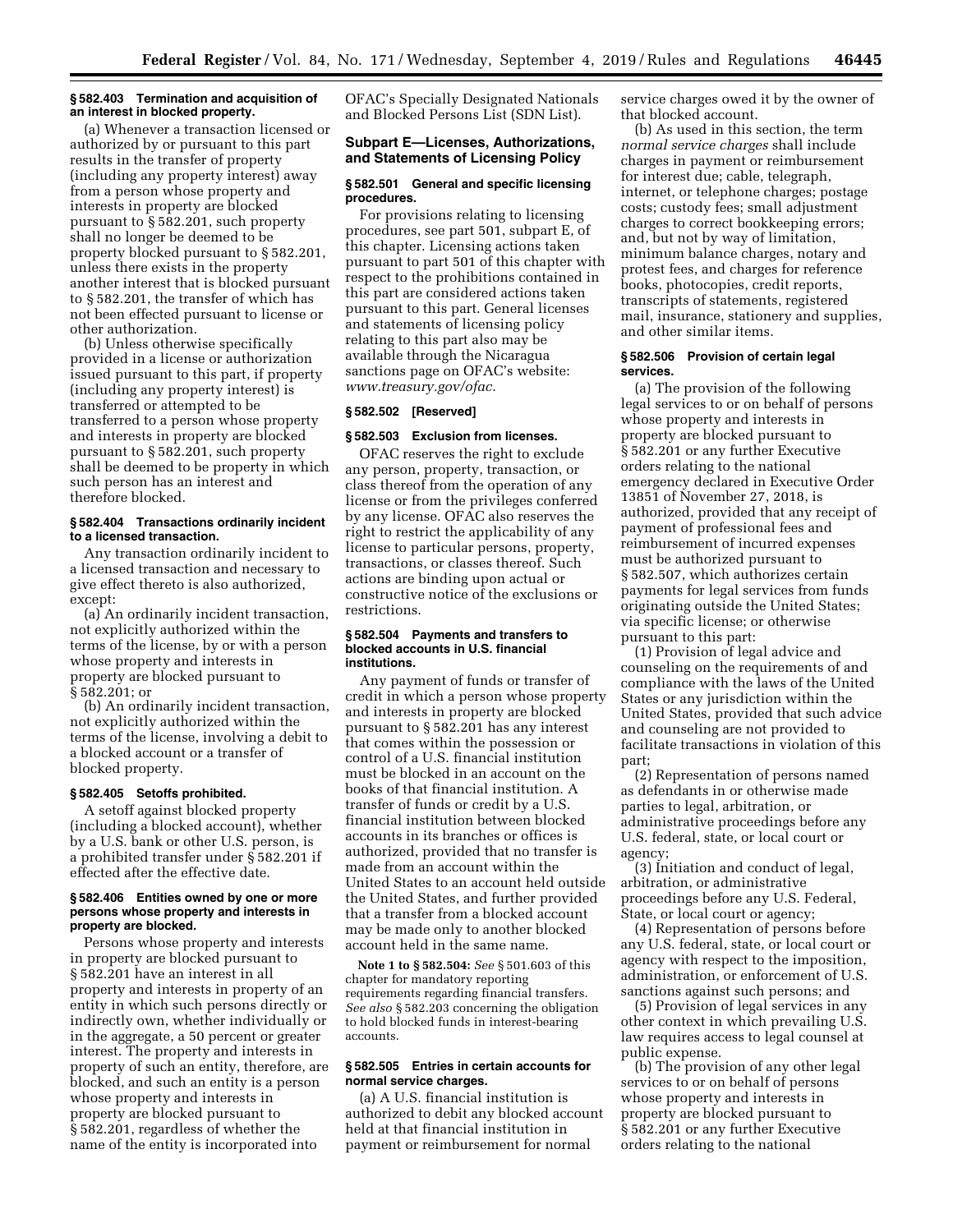emergency declared in Executive Order 13851 of November 27, 2018, not otherwise authorized in this part, requires the issuance of a specific license.

(c) U.S. persons do not need to obtain specific authorization to provide related services, such as making filings and providing other administrative services, that are ordinarily incident to the provision of services authorized by this section. Additionally, U.S. persons who provide services authorized by this section do not need to obtain specific authorization to contract for related services that are ordinarily incident to the provision of those legal services, such as those provided by private investigators or expert witnesses, or to pay for such services. *See* § 582.404.

(d) Entry into a settlement agreement or the enforcement of any lien, judgment, arbitral award, decree, or other order through execution, garnishment, or other judicial process purporting to transfer or otherwise alter or affect property or interests in property blocked pursuant to § 582.201 or any further Executive orders relating to the national emergency declared in Executive Order 13851 of November 27, 2018 is prohibited unless licensed pursuant to this part.

**Note 1 to § 582.506:** Pursuant to part 501, subpart E, of this chapter, U.S. persons seeking administrative reconsideration or judicial review of their designation or the blocking of their property and interests in property may apply for a specific license from OFAC to authorize the release of certain blocked funds for the payment of professional fees and reimbursement of incurred expenses for the provision of such legal services where alternative funding sources are not available. For more information, see OFAC's *Guidance on the Release of Limited Amounts of Blocked Funds for Payment of Legal Fees and Costs Incurred in Challenging the Blocking of U.S. Persons in Administrative or Civil Proceedings,* which is available on OFAC's website at: *[www.treasury.gov/ofac.](http://www.treasury.gov/ofac)* 

# **§ 582.507 Payments for legal services from funds originating outside the United States.**

(a) *Professional fees and incurred expenses.* (1) Receipt of payment of professional fees and reimbursement of incurred expenses for the provision of legal services authorized pursuant to § 582.506(a) to or on behalf of any person whose property and interests in property are blocked pursuant to § 582.201 or any further Executive orders relating to the national emergency declared in Executive Order 13851, of November 27, 2018 is authorized from funds originating outside the United States, provided that the funds do not originate from:

(i) A source within the United States; (ii) Any source, wherever located, within the possession or control of a U.S. person; or

(iii) Any individual or entity, other than the person on whose behalf the legal services authorized pursuant to § 582.506(a) are to be provided, whose property and interests in property are blocked pursuant to any part of this chapter or any Executive order or statute.

(2) Nothing in this paragraph (a) authorizes payments for legal services using funds in which any other person whose property and interests in property are blocked pursuant to § 582.201, any other part of this chapter, or any Executive order has an interest.

(b) *Reports.* (1) U.S. persons who receive payments pursuant to paragraph (a) of this section must submit annual reports no later than 30 days following the end of the calendar year during which the payments were received providing information on the funds received. Such reports shall specify:

(i) The individual or entity from whom the funds originated and the amount of funds received; and

(ii) If applicable:

(A) The names of any individuals or entities providing related services to the U.S. person receiving payment in connection with authorized legal services, such as private investigators or expert witnesses;

(B) A general description of the services provided; and

(C) The amount of funds paid in connection with such services.

(2) The reports, which must reference this section, are to be submitted to OFAC using one of the following methods:

(i) *Email (preferred method): [OFAC.Regulations.Reports@](mailto:OFAC.Regulations.Reports@treasury.gov) [treasury.gov;](mailto:OFAC.Regulations.Reports@treasury.gov)* or

(ii) *U.S. mail:* OFAC Regulations Reports, Office of Foreign Assets Control, U.S. Department of the Treasury, 1500 Pennsylvania Avenue NW, Freedman's Bank Building, Washington, DC 20220.

## **§ 582.508 Emergency medical services.**

The provision and receipt of nonscheduled emergency medical services that are otherwise prohibited by this part or any further Executive orders relating to the national emergency declared in Executive Order 13851 of November 27, 2018 are authorized.

#### **Subpart F—Reports**

#### **§ 582.601 Records and reports.**

For provisions relating to required records and reports, see part 501,

subpart C, of this chapter. Recordkeeping and reporting requirements imposed by part 501 of this chapter with respect to the prohibitions contained in this part are considered requirements arising pursuant to this part.

## **Subpart G—Penalties and Findings of Violation**

## **§ 582.701 Penalties and Findings of Violation.**

(a) The penalties available under section 206 of the International Emergency Economic Powers Act (50 U.S.C. 1701–1706) (IEEPA), as adjusted annually pursuant to the Federal Civil Penalties Inflation Adjustment Act of 1990 (Pub. L. 101–410, as amended, 28 U.S.C. 2461 note) or, in the case of criminal violations, as adjusted pursuant to 18 U.S.C. 3571, are applicable to violations of the provisions of this part.

(b) OFAC has the authority, pursuant to IEEPA, to issue Pre-Penalty Notices, Penalty Notices, and Findings of Violation; impose monetary penalties; engage in settlement discussions and enter into settlements; refer matters to the United States Department of Justice for administrative collection; and, in appropriate circumstances, refer matters to appropriate law enforcement agencies for criminal investigation and/or prosecution. For more information, see appendix A to part 501 of this chapter, which provides a general framework for the enforcement of all economic sanctions programs administered by OFAC, including enforcement-related definitions, types of responses to apparent violations, general factors affecting administrative actions, civil penalties for failure to comply with a requirement to furnish information or keep records, and other general civil penalties information.

## **Subpart H—Procedures**

#### **§ 582.801 Procedures.**

For license application procedures and procedures relating to amendments, modifications, or revocations of licenses; administrative decisions; rulemaking; and requests for documents pursuant to the Freedom of Information and Privacy Acts (5 U.S.C. 552 and 552a), see part 501, subpart E, of this chapter.

## **§ 582.802 Delegation of certain authorities by the Secretary of the Treasury.**

Any action that the Secretary of the Treasury is authorized to take pursuant to Executive Order 13851 of November 27, 2018, and any further Executive orders relating to the national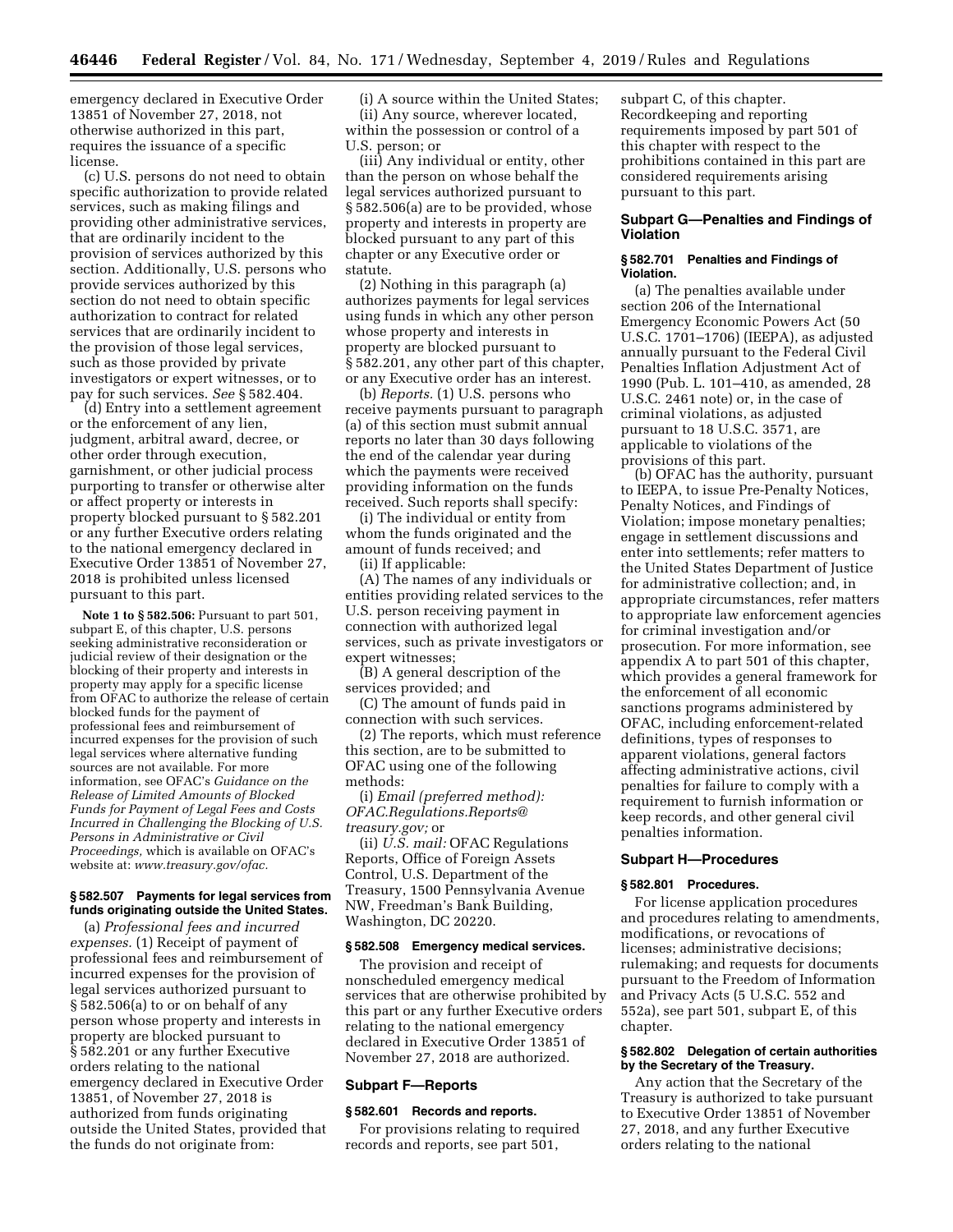emergency declared therein, may be taken by the Director of OFAC or by any other person to whom the Secretary of the Treasury has delegated authority so to act.

## **Subpart I—Paperwork Reduction Act**

## **§ 582.901 Paperwork Reduction Act notice.**

For approval by the Office of Management and Budget (OMB) under the Paperwork Reduction Act of 1995 (44 U.S.C. 3507) of information collections relating to recordkeeping and reporting requirements, licensing procedures, and other procedures, see § 501.901 of this chapter. An agency may not conduct or sponsor, and a person is not required to respond to, a collection of information unless it displays a valid control number assigned by OMB.

# **Appendix A to Part 582—Executive Order 13851**

#### **Executive Order 13851 of November 27, 2018**

## *Blocking Property of Certain Persons Contributing to the Situation in Nicaragua*

By the authority vested in me as President by the Constitution and the laws of the United States of America, including the International Emergency Economic Powers Act (50 U.S.C. 1701 *et seq.*) (IEEPA), the National Emergencies Act (50 U.S.C. 1601 *et seq.*) (NEA), section 212(f) of the Immigration and Nationality Act of 1952 (8 U.S.C. 1182(f)), and section 301 of title 3, United States Code,

I, DONALD J. TRUMP, President of the United States of America, find that the situation in Nicaragua, including the violent response by the Government of Nicaragua to the protests that began on April 18, 2018, and the Ortega regime's systematic dismantling and undermining of democratic institutions and the rule of law, its use of indiscriminate violence and repressive tactics against civilians, as well as its corruption leading to the destabilization of Nicaragua's economy, constitutes an unusual and extraordinary threat to the national security and foreign policy of the United States, and I hereby declare a national emergency to deal with that threat. I hereby determine and order:

**Section 1.** (a) All property and interests in property that are in the United States, that hereafter come within the United States, or that are or hereafter come within the possession or control of any United States person of the following persons are blocked and may not be transferred, paid, exported, withdrawn, or otherwise dealt in: Any person determined by the Secretary of the Treasury, in consultation with the Secretary of State:

(i) To be responsible for or complicit in, or to have directly or indirectly engaged or attempted to engage in, any of the following:

(A) Serious human rights abuse in Nicaragua;

(B) actions or policies that undermine democratic processes or institutions in Nicaragua;

(C) actions or policies that threaten the peace, security, or stability of Nicaragua;

(D) any transaction or series of transactions involving deceptive practices or corruption by, on behalf of, or otherwise related to the Government of Nicaragua or a current or former official of the Government of Nicaragua, such as the misappropriation of public assets or expropriation of private assets for personal gain or political purposes, corruption related to government contracts, or bribery;

(ii) to be a leader or official of an entity that has, or whose members have, engaged in any activity described in subsection  $(a)(i)$  of this section or of an entity whose property and interests in property are blocked pursuant to this order;

(iii) to be an official of the Government of Nicaragua or to have served as an official of the Government of Nicaragua at any time on or after January 10, 2007;

(iv) to have materially assisted, sponsored, or provided financial, material, or technological support for, or goods or services in support of:

(A) Any activities described in subsection (a)(i) of this section; or

(B) any person whose property and interests in property are blocked pursuant to this order; or

(v) to be owned or controlled by, or to have acted or purported to act for or on behalf of, directly or indirectly, any person whose property and interests in property are blocked pursuant to this order.

(b) The prohibitions in subsection (a) of this section apply except to the extent provided by statutes, or in regulations, orders, directives, or licenses that may be issued pursuant to this order, and notwithstanding any contract entered into or any license or permit granted prior to the date of this order.

**Sec. 2.** The unrestricted immigrant and nonimmigrant entry into the United States of aliens determined to meet one or more of the criteria in section 1 of this order would be detrimental to the interests of the United States, and the entry of such persons into the United States, as immigrants or nonimmigrants, is hereby suspended, except where the Secretary of State determines that the person's entry is in the national interest of the United States. Such persons shall be treated as persons covered by section 1 of Proclamation 8693 of July 24, 2011 (Suspension of Entry of Aliens Subject to United Nations Security Council Travel Bans and International Emergency Economic Powers Act Sanctions).

**Sec. 3.** I hereby determine that the making of donations of the type of articles specified in section 203(b)(2) of IEEPA (50 U.S.C. 1702(b)(2)) by, to, or for the benefit of any person whose property and interests in property are blocked pursuant to section 1 of this order would seriously impair my ability to deal with the national emergency declared in this order, and I hereby prohibit such donations as provided by section 1 of this order.

**Sec. 4.** The prohibitions in section 1 of this order include:

(a) The making of any contribution or provision of funds, goods, or services by, to,

or for the benefit of any person whose property and interests in property are blocked pursuant to this order; and

(b) the receipt of any contribution or provision of funds, goods, or services from any such person.

**Sec. 5.** (a) Any transaction that evades or avoids, has the purpose of evading or avoiding, causes a violation of, or attempts to violate any of the prohibitions set forth in this order is prohibited.

(b) Any conspiracy formed to violate any of the prohibitions set forth in this order is prohibited.

**Sec. 6.** For the purposes of this order: (a) The term ''person'' means an individual or entity;

(b) the term ''entity'' means a partnership, association, trust, joint venture, corporation, group, subgroup, or other organization;

(c) the term ''United States person'' means any United States citizen, permanent resident alien, entity organized under the laws of the United States or any jurisdiction within the United States (including foreign branches), or any person in the United States; and

(d) the term ''Government of Nicaragua'' means the Government of Nicaragua, any political subdivision, agency, or instrumentality thereof, including the Central Bank of Nicaragua, and any person owned or controlled by, or acting for or on behalf of, the Government of Nicaragua.

**Sec. 7.** For those persons whose property and interests in property are blocked pursuant to this order who might have a constitutional presence in the United States, I find that because of the ability to transfer funds or other assets instantaneously, prior notice to such persons of measures to be taken pursuant to this order would render those measures ineffectual. I therefore determine that for these measures to be effective in addressing the national emergency declared in this order, there need be no prior notice of a listing or determination made pursuant to section 1 of this order.

**Sec. 8.** The Secretary of the Treasury, in consultation with the Secretary of State, is hereby authorized to take such actions, including promulgating rules and regulations, and to employ all powers granted to the President by IEEPA as may be necessary to implement this order. The Secretary of the Treasury may, consistent with applicable law, redelegate any of these functions within the Department of the Treasury. All agencies of the United States Government shall take all appropriate measures within their authority to carry out the provisions of this order.

**Sec. 9.** The Secretary of the Treasury, in consultation with the Secretary of State, is hereby authorized to submit the recurring and final reports to the Congress on the national emergency declared in this order, consistent with section 401(c) of the NEA (50 U.S.C. 1641(c)) and section 204(c) of IEEPA (50 U.S.C. 1703(c)).

**Sec. 10.** (a) Nothing in this order shall be construed to impair or otherwise affect:

(i) The authority granted by law to an executive department or agency, or the head thereof; or

(ii) the functions of the Director of the Office of Management and Budget relating to